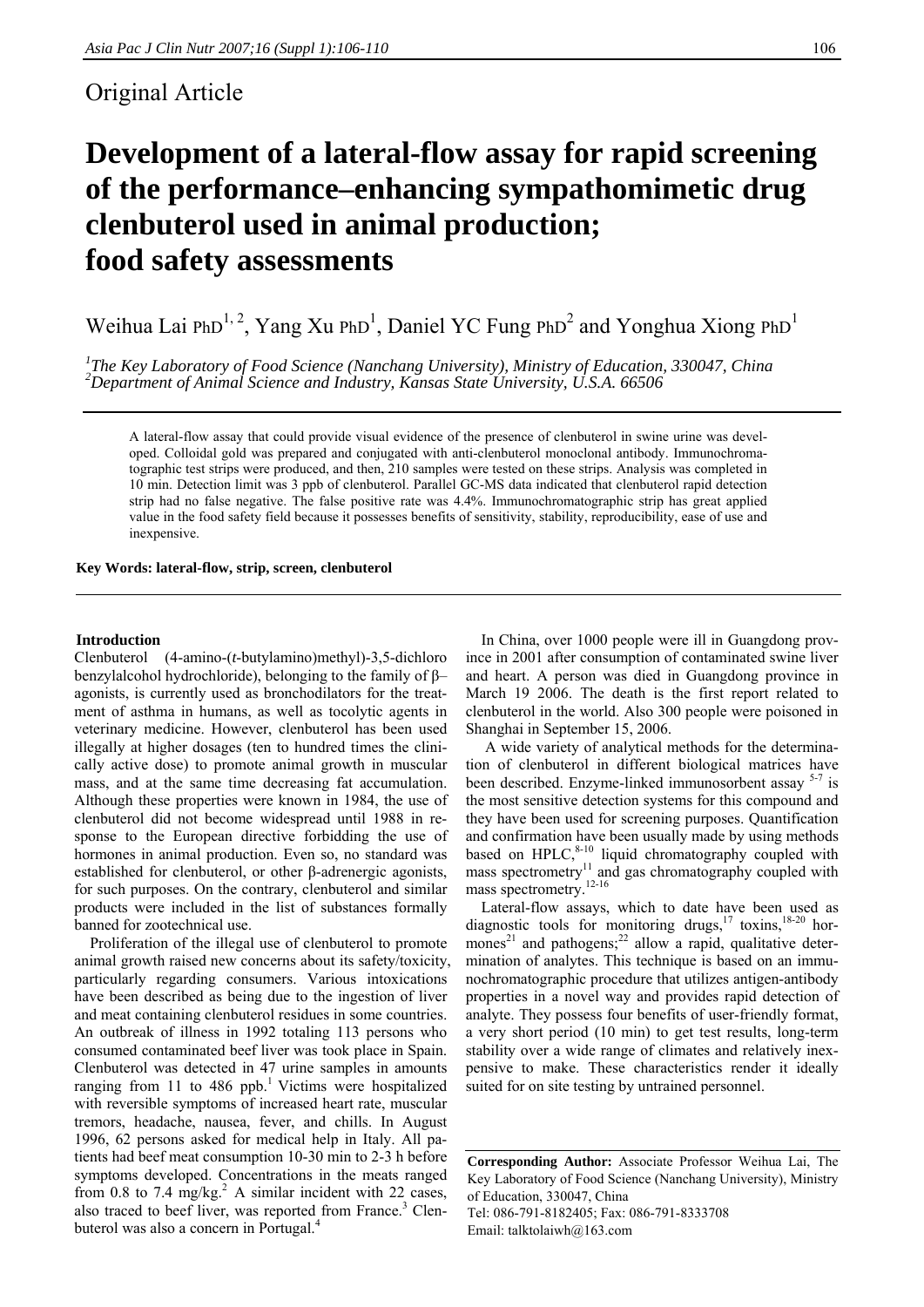In this report, we used a high-affinity anti-clenbuterol monoclonal antibody to develop a rapid and sensitive immunochromatographic assay for clenbuterol detection.

# **Materials and method**

# *Materials*

Tulobuterol hydrochloride, terbutaline hemisulfate, clenbuterol hydrochloride, salbutamol hemisulfate, ritodrine hydrochloride and fenoterol hydrobromide, bovine serum albumin (BSA) and Goat anti-mouse antibody were obtained from Sigma (St. Louis, MO, USA). Monoclonal antibody (R6) was produced in our laboratory and purified by protein A affinity column (Pharmacia, Uppsala, Sweden). Hydrogen tetrachloroaurate trihydrate was obtained from Aldrich.(Milwaukee, WI, USA). N-methyl-Ntrimethylsilyltriflouroacetamide (MSTFA) was purchased from Fluka (Buchs, Switzerland). Sample pad, the conjugate release pad, the analytical membrane and the absorbent pad were obtained from Schleicher&Schuell GmbH (Dassel,Germany). All solvents and other chemicals were analytical reagent grade.

# *BioDot*

The BioDot XYZ Platform combining motion control with BioJet Quanti3000k dispenser and AirJet Quanti3000k dispenser was invented by BioDot (Irvine, CA) The BioJet Quanti3000k dispenser is a non-contact, quantitative dispenser which couples BioJet drop-ondemand valve with a high resolution syringe pump to meter precise amounts of capture clenbuterol–BSA or antimouse IgG to the NC membrane. The AirJet Quanti3000k is a non-contact, quantitative aerosol dispenser. It is used to dispense detector antibody on the conjugate release pad.

# *Preparation of colloidal gold*

5 mL of a 1% (w/v) stock solution of hydrogen tetrachloroaurate trihydrate was added to 500 mL of distilled water and heated to boiling point. 5 mL of a freshly made 1% solution of sodium citrate was added to the gold solution under constant stirring and the mixture was boiled until it turned red. After an additional 5 min boiling, the solution was cooled to 4°C for further processing.

# *Preparation of colloidal gold probe*

Colloidal gold was used for conjugation of IgG. Protein A gel purified anti-clenbuterol monoclonal antibody(2mL, 0.5mg/mL,in 5mM Tris-HCl, pH 7.5) was added to 20mL pH-adjusted colloidal gold solution and was agitated for 30 min. Then 2 mL of 1 % ( $w/v$ ) BSA solution was added and was agitated for 15min. the mixture was centrifuged at 6000rpm for 30min. After centrifugation, the gold pellets were dissolved in 50 mM Tris/HCl buffer.

# *Preparation of immunochromatographic test strips*

The sample pad was treated with 50 mM borate buffer, pH 7.4, containing 1% BSA, 0.5% Tween-20, and 0.05% sodium azide, and dried at 60°C. Clenbuterol–BSA (0.038mg/mL) and goat anti-mouse antibody (1.123 mg/mL) were applied to the nitrocellulose membrane as the test and control lines, respectively, and dried at 35°C. An absorption pad was used without treatment. The colloidal gold probe was applied to an untreated glass-fiber

membrane and completely dried at 35°C. The nitrocellulose membrane, absorption pad, glass fiber membrane, and pretreated sample pad were assembled as the strip.

## *Assay of clenbuterol on test strip*

A urine sample was pipetted into the reaction holder to evaluate the results.

# *Sample preparation for GC-MS analysis*

Internal standard solution (20μL of 50ng/ mL penbutolol in methanol) was added to 5 mL of sample or clenbuterol –spiked blank urine, followed by addition of 5 mL of pH 2.2 potassium hydrogen phthalate buffer solutions. The urine solution was then transferred to a 3 mL polypropylene SPE cartridge which contained a 0.5 cm deep bed of AG-MP 50 resin. After allowing the sample to pass through to waste under gravity, the resin was washed with 1 mL of water and 1mL of 2N sodium hydroxide solution. Finally the analyte was eluted into a capped test tube with 2 mL of 10% methanol in ethyl acetate. 1 mL of water and 7 mL of ethyl acetate were added to the tube and it was shaken for 30 min. The upper layer was transferred into a Quickfit test tube and evaporated to dryness under nitrogen at 40°C. Silylation was performed by adding 50 μL of MSTFA/dithio reagent (0.4%, dithioerythritol, 0.2% ammonium iodide in MSTFA) to the test tube sealing it with a glass stopper, and heating for 15min at 60°C The solution was transferred to a low volume auto sampler vial for GC-MS analysis.

#### *Gas chromatography-mass spectrometry*

GC-MS analyses were carried out with a Hewlett– Packard 5890 Series II gas chromatograph and HP 5970 mass selective dedector. GC was equipped with electronic pressure control unit, autoinjector (HP18593B) and autosampler (HP18596 BX). The system was under computer control with a software of HP 59940C UNIX version A.01.04. A cross linked Ultra-2% 5 phenylmethylsiloxan capillary column (length 17 m, i.d. 0.2 mm, film thickness 0.33 mm) (Hewlett–Packard) was connected into the ion source. Samples were injected in the split mode with the split ratio 1:10. Helium was used as the carrier gas at the flow rate 0.7 mL/min. Injector and detector temperatures were set at 280 and 290°C, respectively. The column temperature was programmed to start at 150°C, increase at a rate of 15°C/min up to 280°C. The mass spectrometer conditions were as follows: electron impact ionization voltage 70 eV for both SCAN and selected ion monitoring (SIM) mode.

#### **Results**

# *Determination of test results*

This test is a competitive binding immunoassay. The clenbuterol in the urine specimen competes with the antigen coated on the nitrocellulose membrane for the limited binding sites of the antibody in the conjugate pad. When an adequate amount of urine specimen is applied to the sample pad of the device, the urine migrates by capillary action through the test strips. If the clenbuterol level in the specimen is below the cutoff level, the red-colored conjugate will bind to the antigens coated on the nitrocellulose membrane (the test line). A red T line will be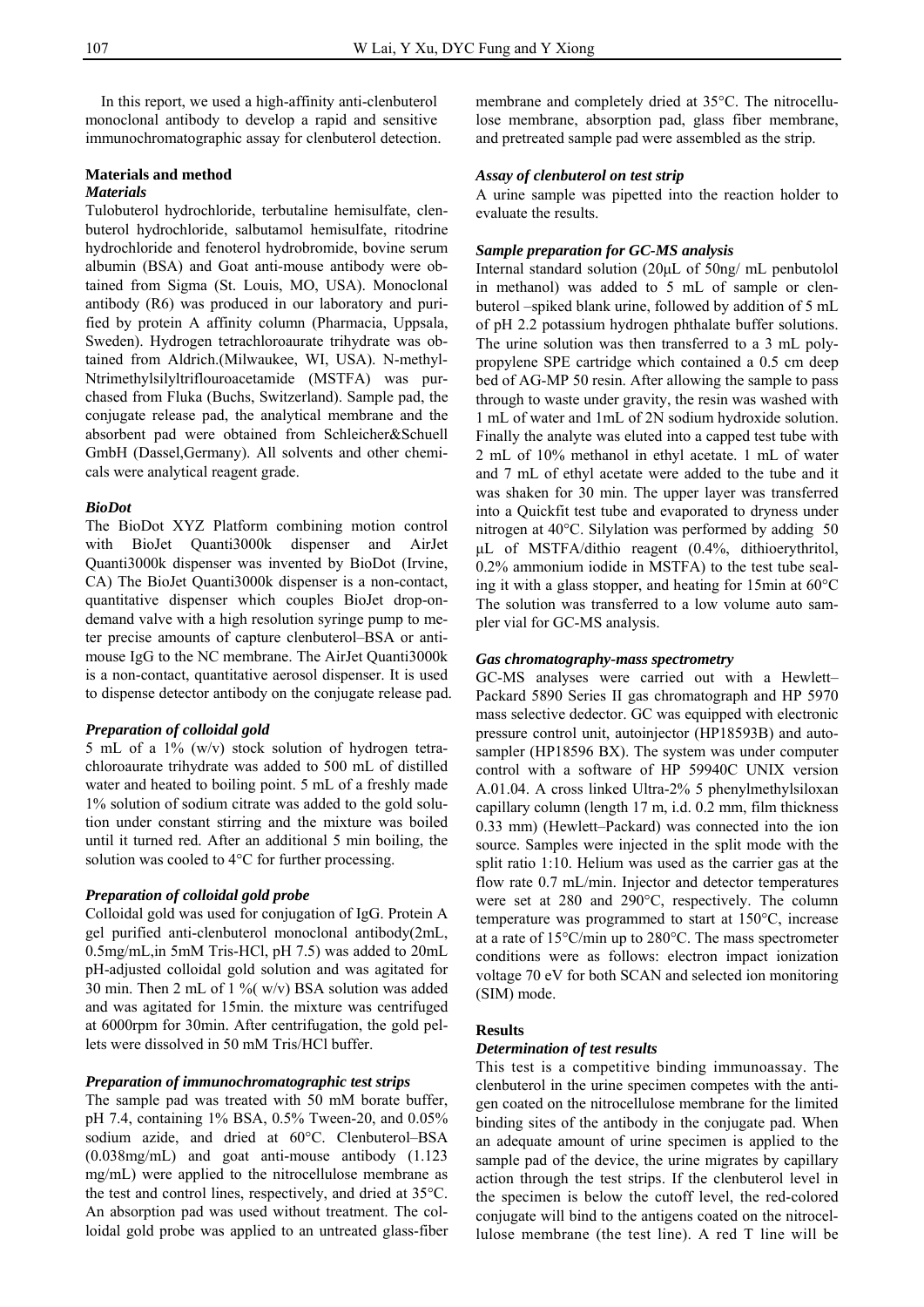

**Figure 1.** Schematic diagram of a test strip. a: negative urine for clenbuterol b: positive urine (3ppb) for clenbuterol

**Table 1.** The cutoff level of the test strip for clenbuterol

|                    | Result of detection of the test strip |  |  |  |  |  |  |
|--------------------|---------------------------------------|--|--|--|--|--|--|
| Sample             |                                       |  |  |  |  |  |  |
| 1 <sub>ppb</sub>   |                                       |  |  |  |  |  |  |
| $2$ ppb<br>$3$ ppb |                                       |  |  |  |  |  |  |
|                    |                                       |  |  |  |  |  |  |
|                    |                                       |  |  |  |  |  |  |
| 4ppb<br>5ppb       |                                       |  |  |  |  |  |  |
| 10ppb              |                                       |  |  |  |  |  |  |

**Table 2.** Comparison of test result of rapid test strip with that of GC-MS for clenbuterol

|                     | GC-MS          |              |         |  |  |  |
|---------------------|----------------|--------------|---------|--|--|--|
| Rapid test strip    | Positive       | Negative     |         |  |  |  |
|                     | $(\geq 3$ ppb) | $\leq$ 3ppb) | Total   |  |  |  |
| Positive            | 52             |              | 59      |  |  |  |
| Negative            | 0              | 151          | 151     |  |  |  |
| Total               | 52             | 158          | 210     |  |  |  |
| False positive rate |                |              | $4.4\%$ |  |  |  |
| False negative rate |                |              | $0\%$   |  |  |  |

formed, which indicates a negative result. If the clenbuterol is present in the urine specimen at a cutoff level or higher, it will bind to antibodies in the conjugate pad, so that no red line develops in the test region (T line), which indicates a positive result. The colored gold-antibody conjugate should bind to the C line and form a red-colored band regardless of the presence of clenbuterol (Fig 1).

# *Detection limit of clenbuterol test strip*

Six negative urine samples, which were verified by GC-MS spiked with various concentrations of clenbuterol, were assayed by clenbuterol test strip. Analysis was complete in less than 10 min, The cutoff level was 3 ppb of clenbuterol (Table 1).

|             |  | Table 3. Cross reactivity of clenbuterol test strip for |  |  |
|-------------|--|---------------------------------------------------------|--|--|
| clenbuterol |  |                                                         |  |  |

| $\beta$ -agonist | Result of the test strip |      |      |     |           |            |  |
|------------------|--------------------------|------|------|-----|-----------|------------|--|
| compounds        | 1 <sub>ppb</sub>         | 3ppb | 5ppb | ppb | 50<br>ppb | 100<br>ppb |  |
| Tulobuterol      |                          |      |      |     |           |            |  |
| Terbutaline      |                          |      |      |     |           |            |  |
| salbutamol       |                          |      |      |     |           |            |  |
| ritodrine        |                          |      |      |     |           |            |  |
| fenoterol        |                          |      |      |     |           |            |  |

# *Accuracy of the test strip*

210 urine samples collected from Jiangxi and Zhenjiang province were detected by the test strip and GC-MS. There are 52 positive samples  $(\geq 3 \text{ pb})$  and 158 negative samples  $(<$ 3ppb) which was determined by GC-MS. The 52 positive samples and 7 out of 158 negative samples were positive detected by the test strip, while 151 out of 158 negative samples were negative detected by test strip. The test strip compared to GC-MS gave a false positive rate of 4.4%, false negative rate of 0 % (Table 2), while the overall relative accuracy obtained was 203/210 or 96.7%.

#### *Cross reactivity of clenbuterol test strip*

Tulobuterol, terbutaline, salbutamol, ritodrine and fenoterol are most frequently associated with clenbuterol. The cross reactivity of clenbuterol test strip with tulobuterol, terbutaline, salbutamol, ritodrine and fenoterol was also examined. These β-agonist compounds (from 1ppb to 100ppb) were tested. Red band was revealed in the test region. The cross-reactivities of the test strip with the different compounds are given in Table 3.

#### *Stability studies*

The test strips were subjected to accelerated stability studies. They were kept at 37°C, room temperature and 4°C and taken out at different time intervals and tested for sensitivity and workability. From this study, it was concluded that they can be stored at room temperature for 12 months.

#### **Discussion**

China is a developing country with a population of 1.3 billion, and its economy has grown relatively fast in the late 20 years. With the increase of economy and improvement of life quality consumer has paid more attention to food safety and quality. The Chinese government is facing challenges for food safety.

 Outbreak of illness concerning clenbuterol was reported at Hong Kong in 1997.<sup>23</sup> Limits to the tissue content of clenbuterol residue in meat products have been established by law in China. However, it is difficult for Chinese government to control the illegal use of clenbuterol in swine production because there are too many individual farmers and small farmers are breeding swine in China. Consequently, it is essential to have an inexpensive, convenient and reliable technique to detect the presence of these residues on the spot.

 A wide variety of analytical methods have been described for the determination of clenbuterol in different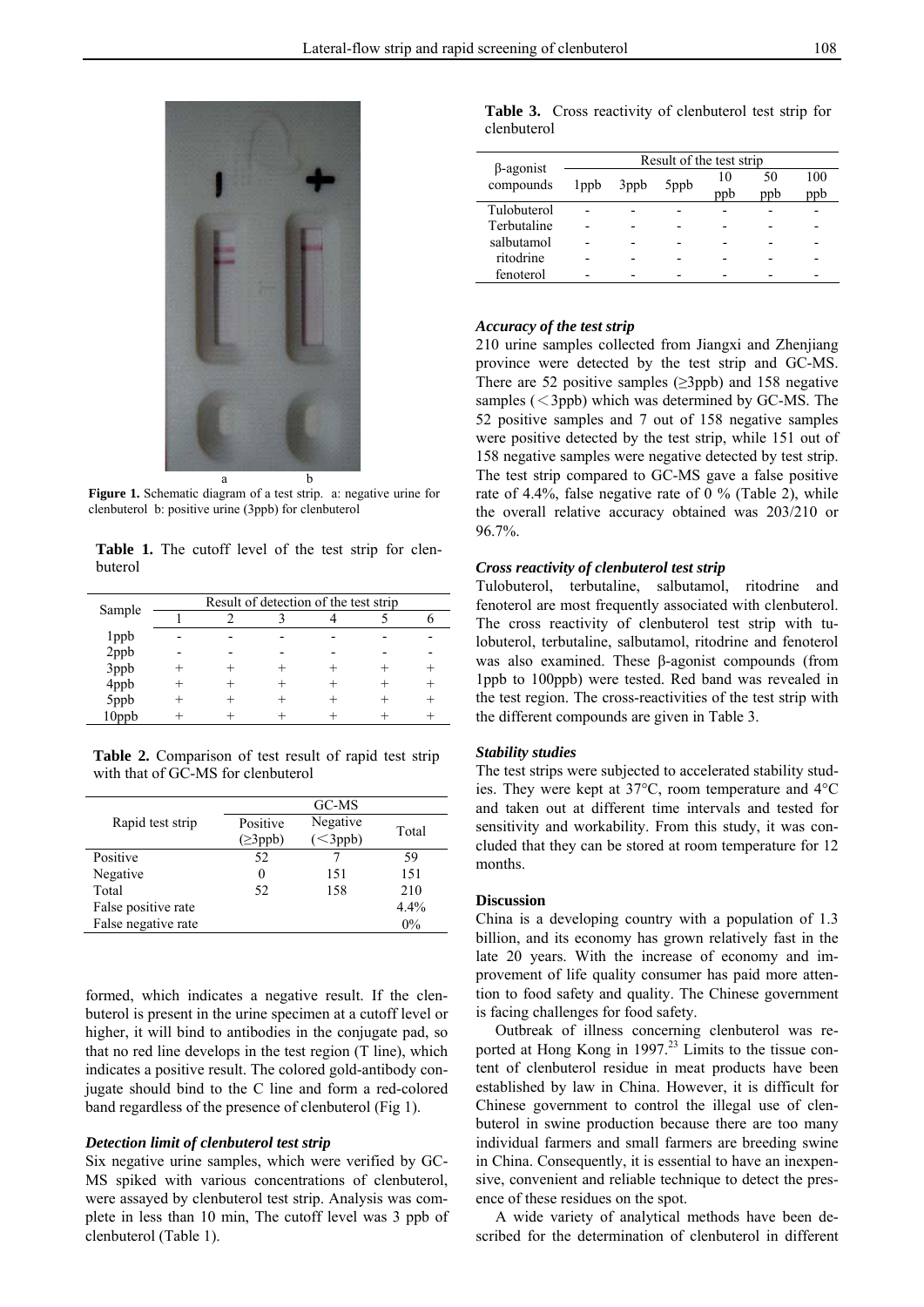biological matrices. ELISA is the most sensitive detection system for this compound and has been used for screening purposes. Quantification and confirmation have been usually made by using methods based on GC-MS. The advantages of the rapid strip test over ELISA include that it is faster, requires less sample processing, often cheaper, and generates yes/no answers without using an instrument, it is often used in the field by non-laboratory people to test whole samples. However, rapid strip test are neither sensitive nor can be used to accurately quantitate an analyte. This assay provides only a preliminary analytical test result. In spite of its drawbacks, the strip has great applied value in food safety field especially in developing countries. Under this situation, the way, screening clenbuterol in urine-colloidal gold immunochromatographic assay, was certificated by Chinese Ministry of Agriculture (NY/T933-2005) in 2005 and has been extended in China from then on.

 Control of clenbuterol usage in live animals may be focused on analysis of urine samples because of the easiness of sampling and extractability of the residues. The elevated drug concentration in urine is well above detection limits of the usual analytical techniques during treatment at growth-promoting dosages.

 Different sample volumes applied on the test strips were tested. Sample volumes of 50, 80, 100, 120, and 150 μL were employed on the sample well of the cassette holder. An 80μL sample was selected as the optimal sample volume throughout the study.

 This assay may generate false positive results. False positive results are frequently caused by the failure of the sample to release the gold conjugate, or even to move along the membrane strip. A number of possible causes can result in such a symptom. There could be insufficient sample to make the test run, poor contact between the gold-conjugate pad and the membrane, insufficient surfactant in the system, or the wrong type of conjugate pad material. The most likely cause of gold-conjugate not moving onto the membrane is its accumulation following exposure to excess salt in the urine.

 A different antigen/antibody reaction is added to the membrane strip at the control region (C) to indicate that the test has been performed properly. This control line should always appear, regardless of the clenbuterol status in the urine. This means that negative urine will have two pink colored bands while positive urine will have only one pink colored band. The pink colored control band serves as an indicator that 1) sufficient volume has been added, and 2) that proper flow was obtained

 In conclusion, rapid lateral-flow strip can play an important role in preliminary screening clenbuterol in China.

#### **Acknowledgements**

This work was supported by Innovation Fund for Technology Based Firms of China (05C26213600918) and the China Scholarship Council.

#### **References**

1. Salleras L, Dominguez A, Mata E, Taberner JL, Moro I, Salva P. Epidemiologic study of an outbreak of clenbuterol poisoning in Catalonia, Spain. Public Health Rep 1995; 110:338-42.

- 2. Sporano V, Grasso L, Esposito M, Oliviero G, Brambilla G, Loizzo A. Clenbuterol residues in non-liver containing meat as a cause of collective food poisoning. Vet Hum Toxicol. 1998; 40:141-3.
- 3. Pulce C, Lamaison D, Keck G, Bostvironnois C, Nicolas J, Descotes, J. Collective human food poisoning by clenbuterol residues in veal liver. Vet. Hum. Toxicol 1991; 33: 480-1.
- 4. Barbosa J, Cruz C, Martins J, Silva JM, Neves C, Alves C, Ramos F, Da Silveira ML. Food poisoning by clenbuterol in Portugal. Food Addit Contam 2005; 22: 563-6.
- 5. Posyniak A, Zmudzki J, Niedzielska J. Screening procedures for clenbuterol residue determination inbovine urine and liver matrices using enzyme-linked immunosorbent assay and liquid chromatography. Analytica Chimica Acta 2003; 483:61–7.
- 6. Sawaya WN, Lone K, Husain A, Dashti B, Saeed T. Screening for b-agonists in sheep urine and eyes by an enzyme-linked immunosorbent assay in the state of Kuwait. Food Control 2000; 11:1-5.
- 7. Podesta A, Luppi A, Benatti L, Villani C.A Source of False-Negative Results in Clenbuterol Analysis in Tissues of Veal Calves. Journal of Pharmacological and Toxicological Methods 1998; 40: 27–32.
- 8. Grzegorz B, Luc J N. Simultaneous high-throughput determination of clenbuterol, ambroxol and bromhexine in pharmaceutical formulations by HPLC with potentiometric detection. Journal of Pharmaceutical and Biomedical Analysis 2003; 32: 887-903.
- 9. Gianfranco B, Maurizio F, Barbara R, Vittorio C. Use of molecularly imprinted polymers in the solid-phase extraction of clenbuterol from animal feeds and biological matrices. Journal of Chromatography B 2001; 759**:** 27–32.
- 10. Zhang XZ, Gan YR, Zhao FN. Determination of clenbuterol in pig liver by high-performance liquid chromatography with a coulometric electrode array system Analytica Chimica Acta 2003;489: 95–101.
- 11. Philippe A G, Marie-Claude S, Richard H S. Quantitative analysis of clenbuterol in meat products using liquid chromatography–electrospray ionisation tandem mass spectrometry Journal of Chromatography B 1999;736: 209–19.
- 12. Ramos F, Cristino A, Carrola P, Eloy T, Silva J M, Castilho MC, Silveira MIN. Clenbuterol food poisoning diagnosis by gas chromatography–mass spectrometric serum analysis. Analytica Chimica Acta 2003; 483: 207–13.
- 13. Amendola L, Colamonici C, Rossi F, Botre F. Determination of clenbuterol in human urine by GC–MS–MS–MS: confirmation analysis in antidoping control. Journal of Chromatography B 2002; 773: 7–16.
- 14. Keskin S, Ozer D, Temizer A.Gas chromatography-mass spectrometric analysis of clenbuterol from urine. Journal of Pharmaceutical and Biomedical Analysis 1998; 18: 639-44.
- 15. Hernández-Carrasquilla M. Gas chromatography-mass spectrometry analysis of β-agonists in bovine retina Analytica Chimica Acta 2000; 408: 285–90.
- 16. Whaites LX, Murby EJ. Determination of clenbuterol in bovine urine using gas chromatography–mass spectrometry following clean-up on an ion-exchange resin. Journal of Chromatography B 1999; 728: 67–73.
- 17. Wong R. The effect of adulterants on urine screen for drugs of abuse: detection by an on-site dipstick device. American Clinical Laboratory 2002; 21: 37– 9.
- 18. Wittmann C, Bilitewski U, Giersch T, Kettling U, Schmid RD. Development and evaluation of a dipstick immunoassay format for the determination of atrazine residues on-site. Analyst 1996; 121: 863–9.